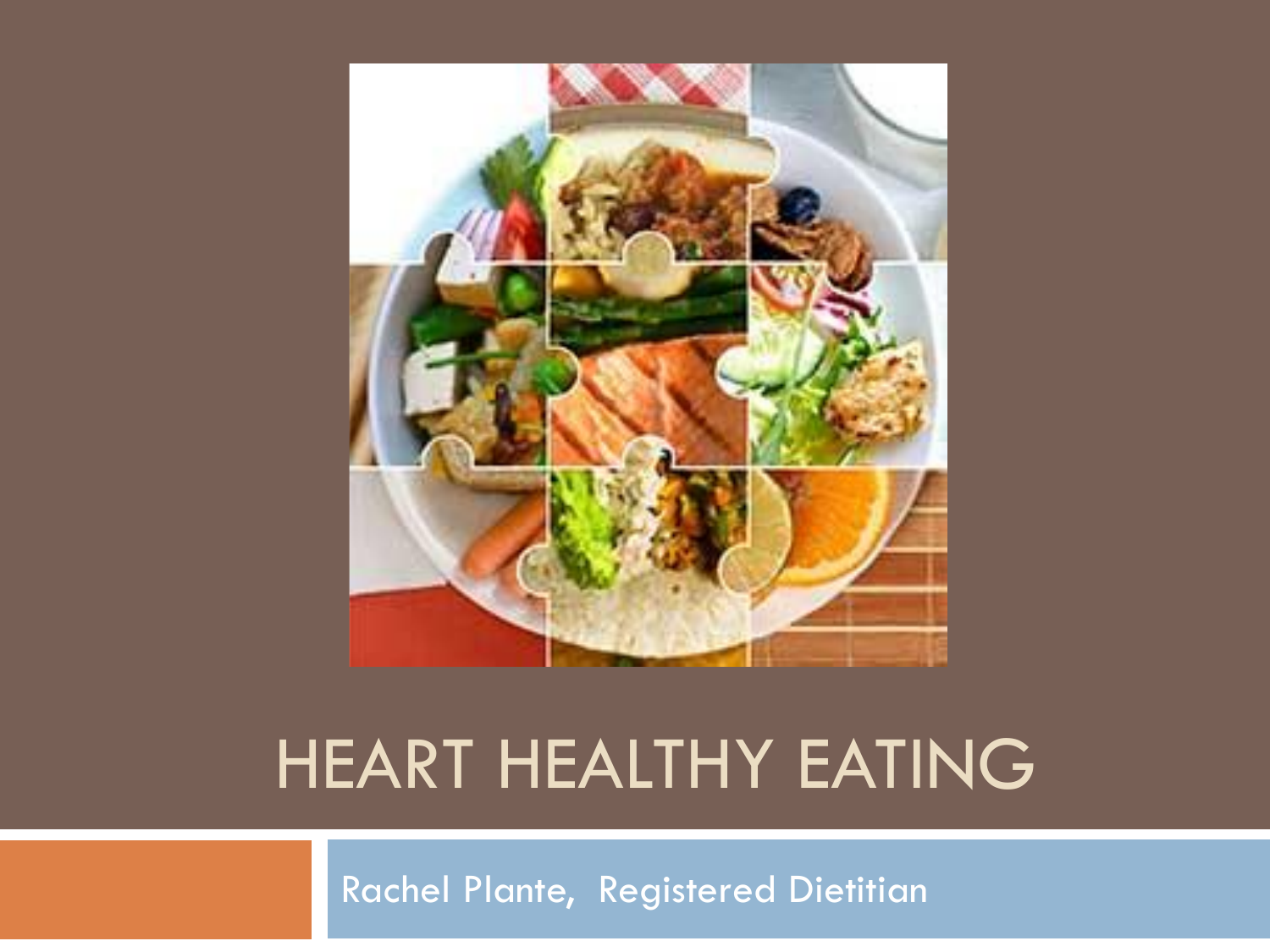

- $\Box$  Understand the various types of heart diseases
- $\Box$  Identify foods to include and to limit in a heart healthy diet
- □ Decipher between heart healthy and not heart healthy fats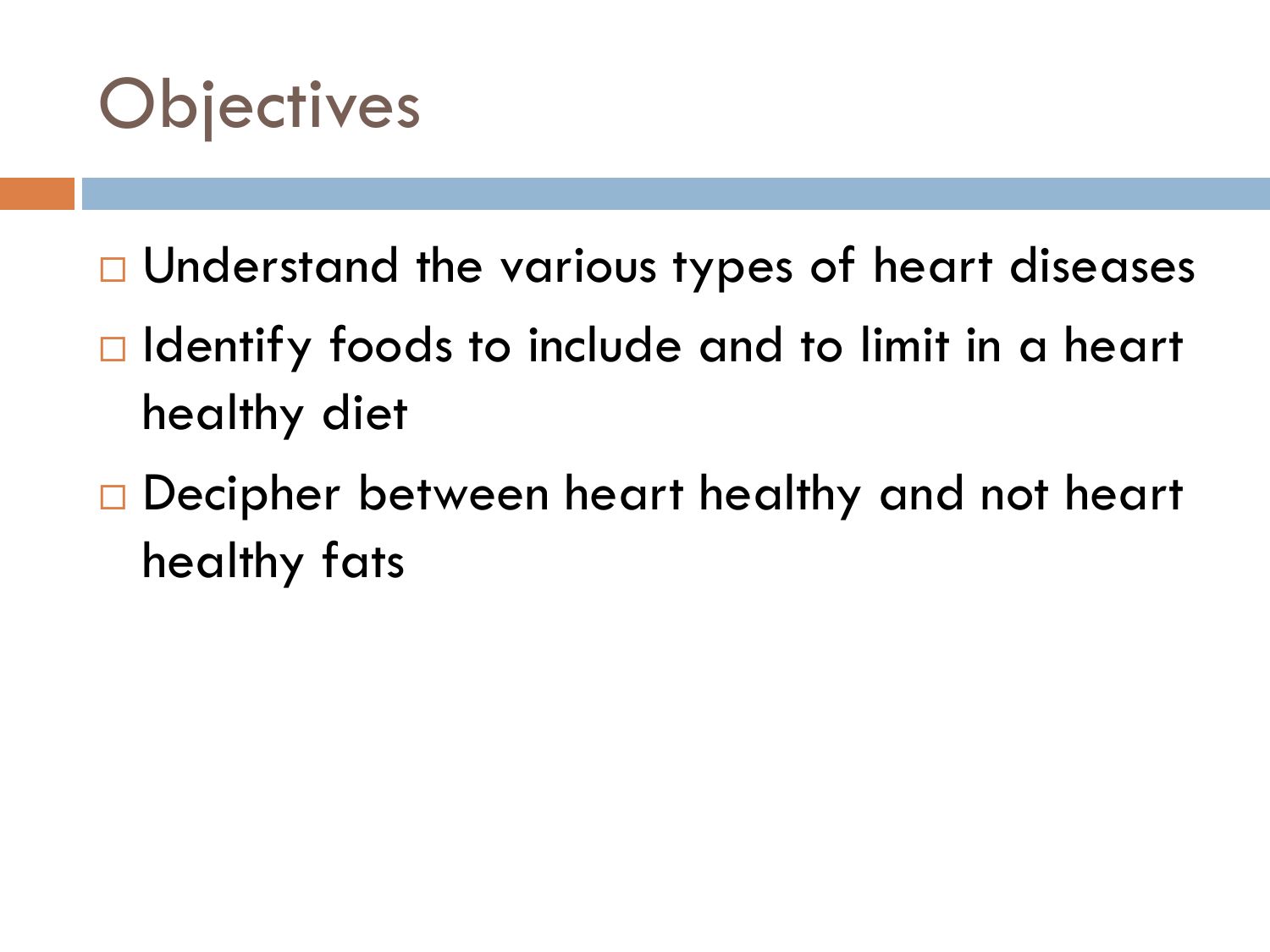#### Cardiovascular Disease

- □ Coronary Heart Disease
- □ Hypertension
- □ Stroke/TIA
- Peripheral Vascular Disease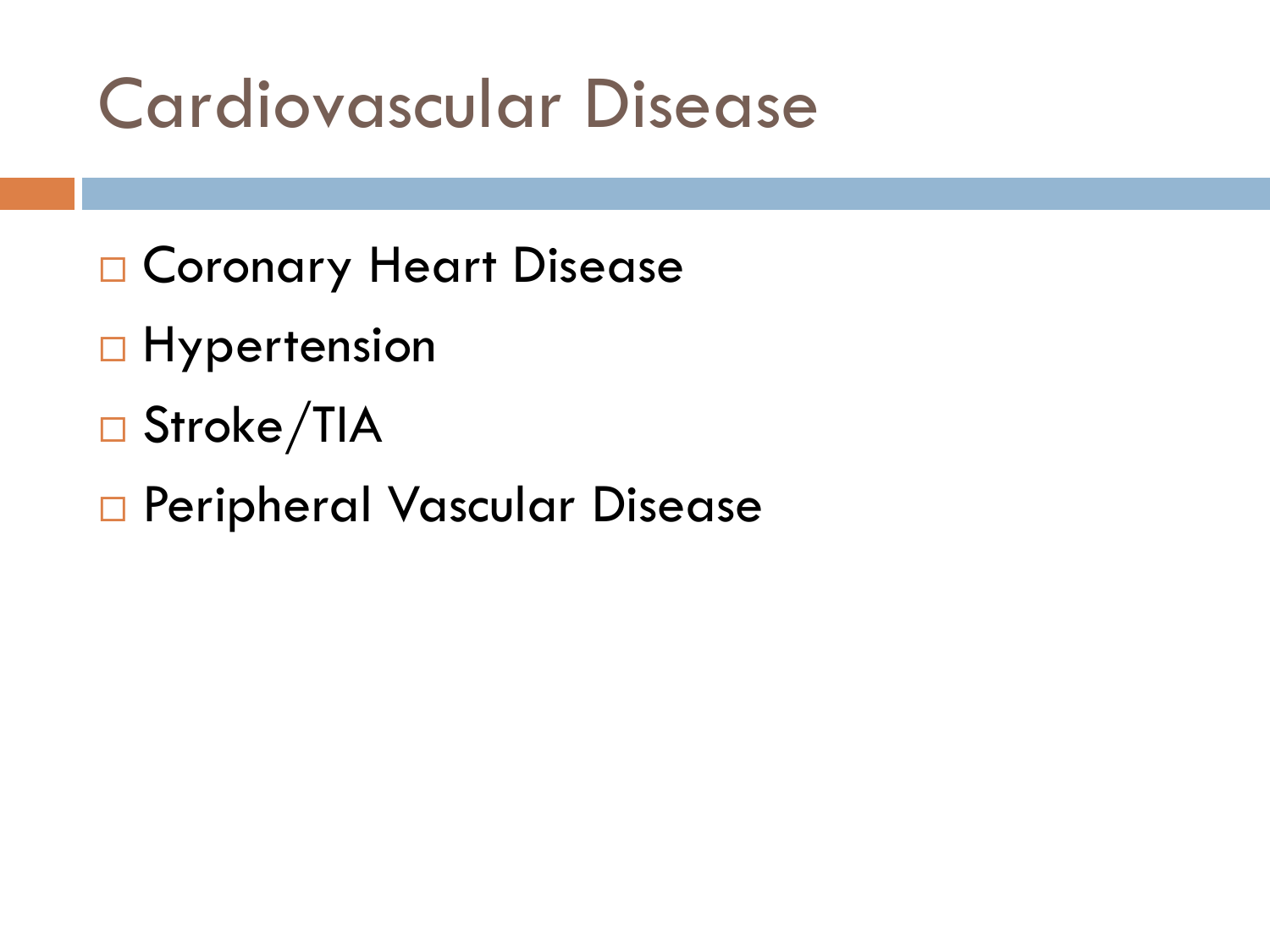#### Percentage breakdown of deaths attributable to cardiovascular disease (United States: 2011).





#### Mozaffarian D et al. Circulation. 2015;131:e29-e322

Copyright @ American Heart Association, Inc. All rights reserved.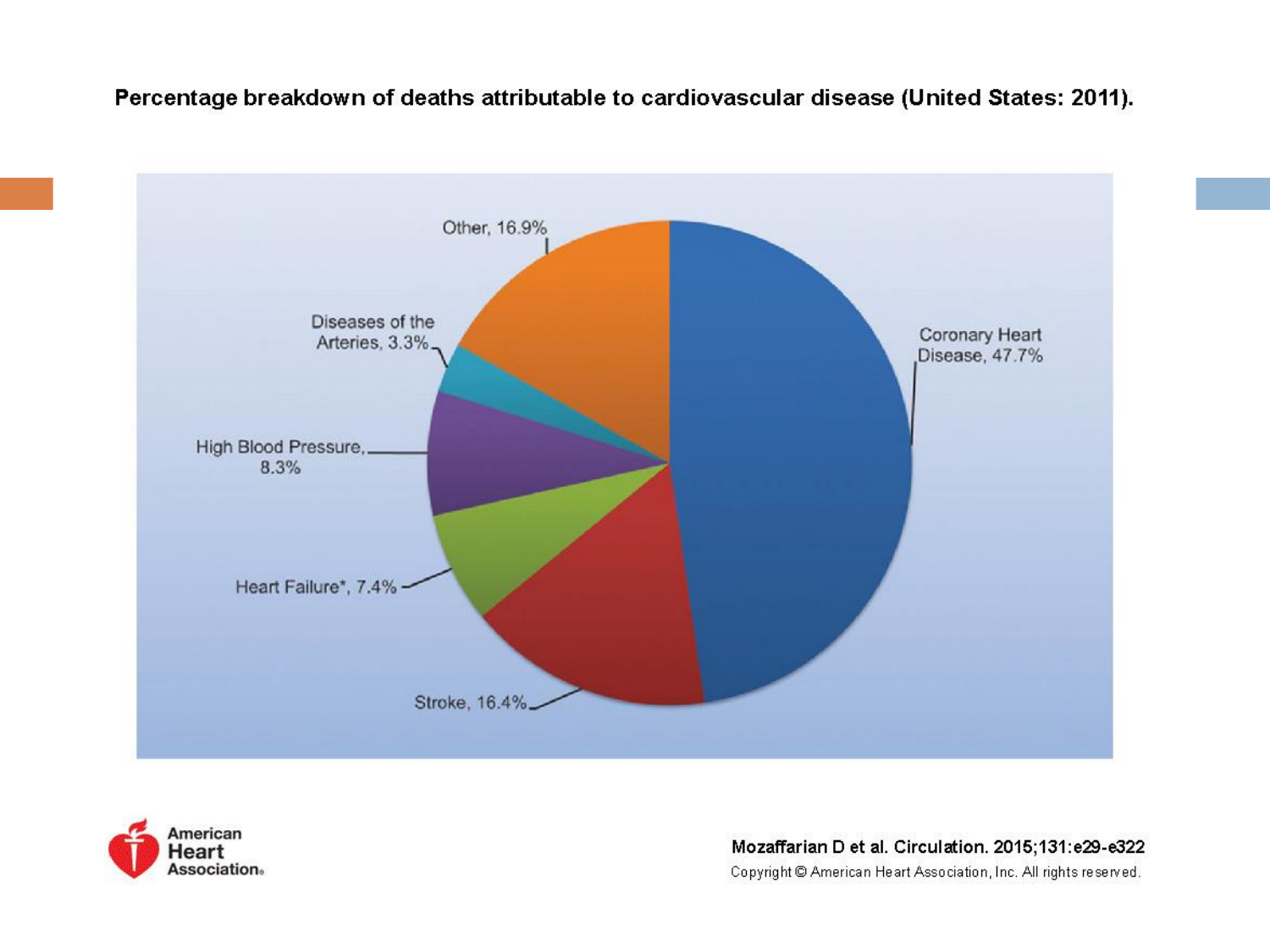#### What causes most Cardiovascular disease?

- □ Atherosclerosis Hardening and Narrowing of the Arteries
- High Blood Pressure

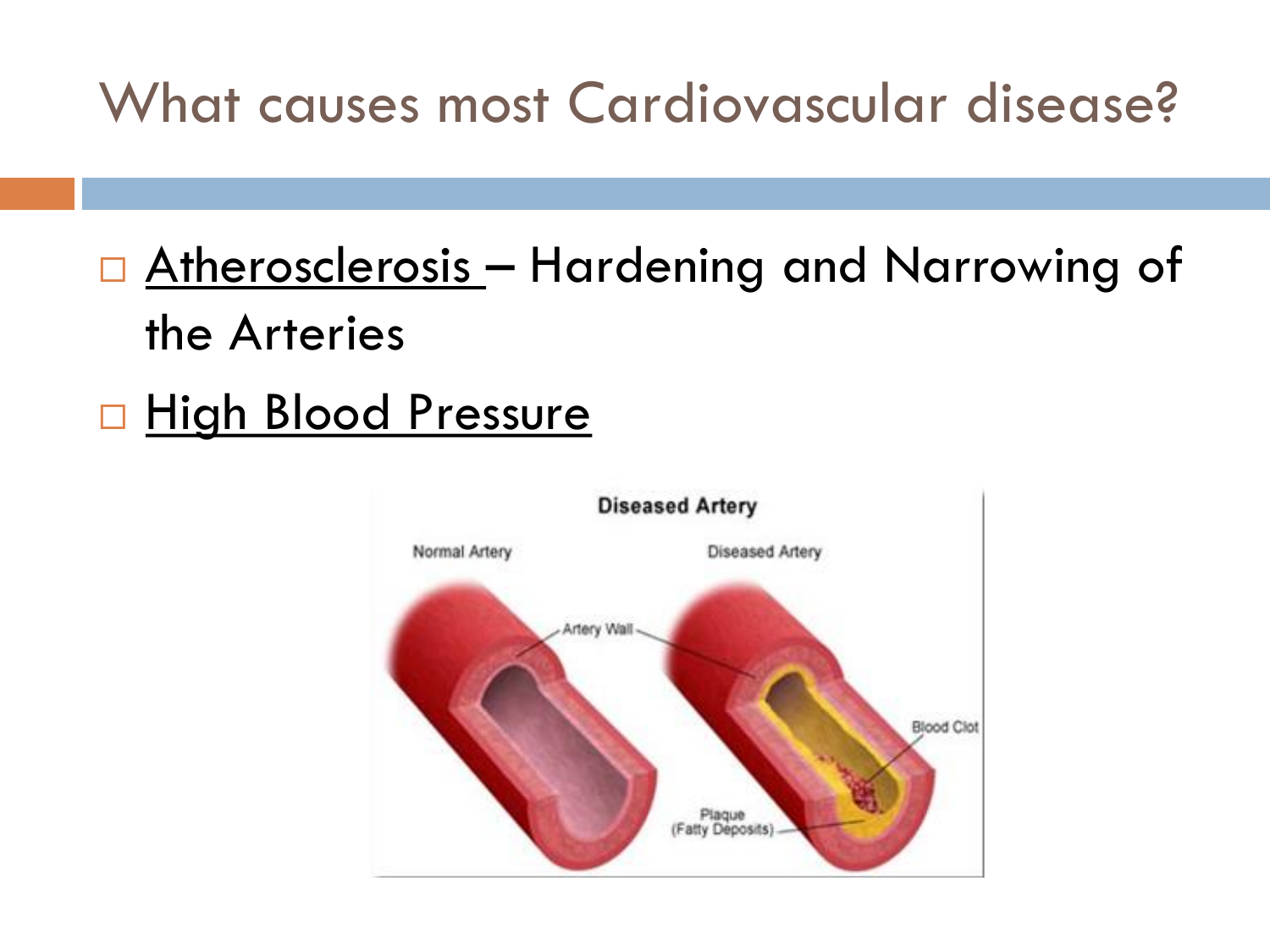### Atherosclerosis Complications

#### D CAD

- **Heart Attack**
- **□** Angina
- **D** Cerebrovascular disease
	- Stroke (ischemic)
	- $\blacksquare$  TIA
- PVD
	- **Hardening and narrowing of blood vessels in arms, legs, abdomen,** kidney and carotid arteries in the neck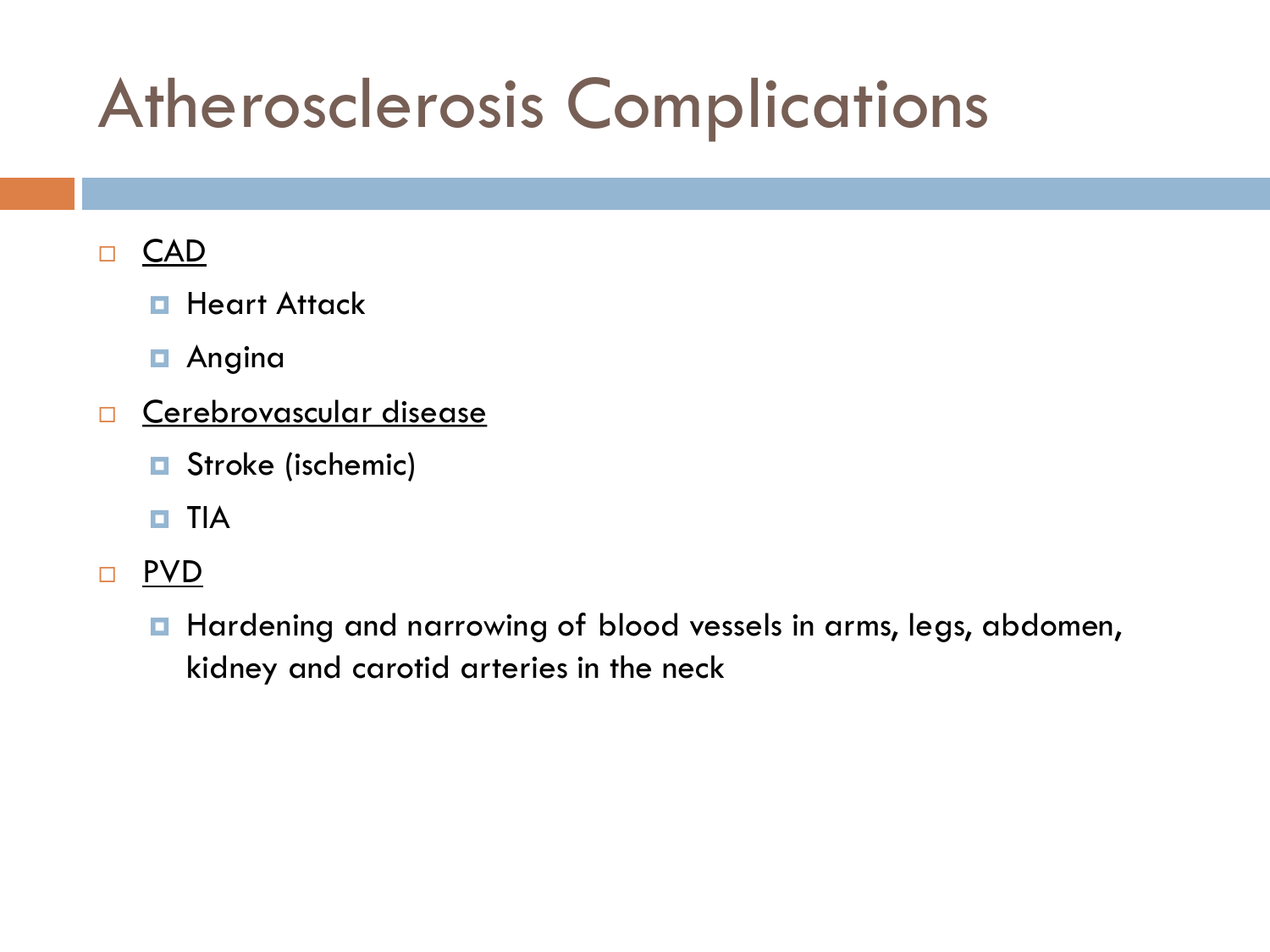## Risk Factors of CVD

- □ Age (45 or older for men, 55 or older for women)
- □ Smoking
- □ Genetics
- □ High blood pressure and cholesterol
- □ Obesity
- □ Physical Inactivity
- □ Diabetes
- Alcohol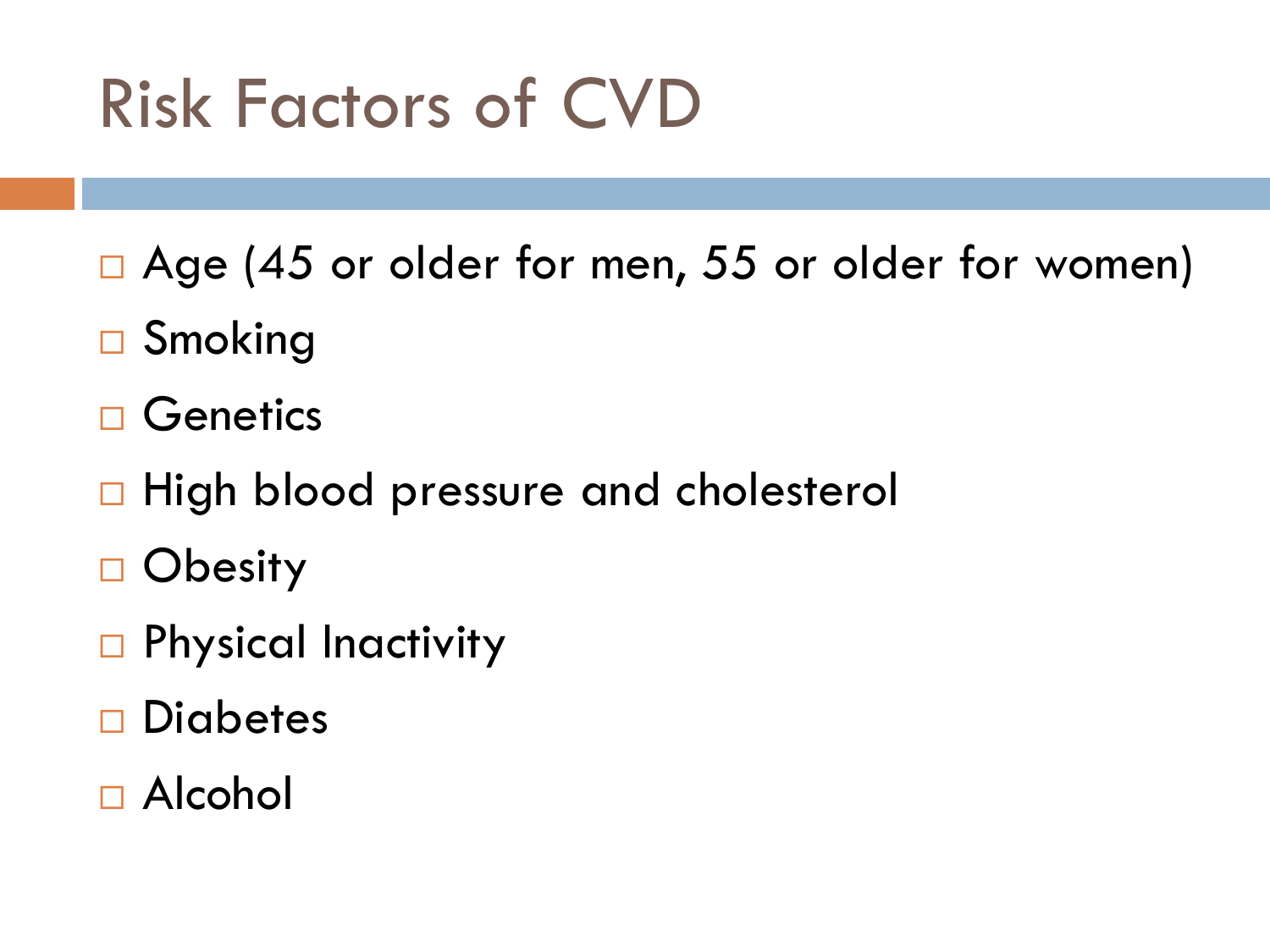#### Reduce your risk by…

#### □ Stop smoking

- □ Be physically active everyday
- Reduce blood cholesterol
- □ Lower high blood pressure
- □ Aim for a healthy weight
- □ Control blood glucose if diabetic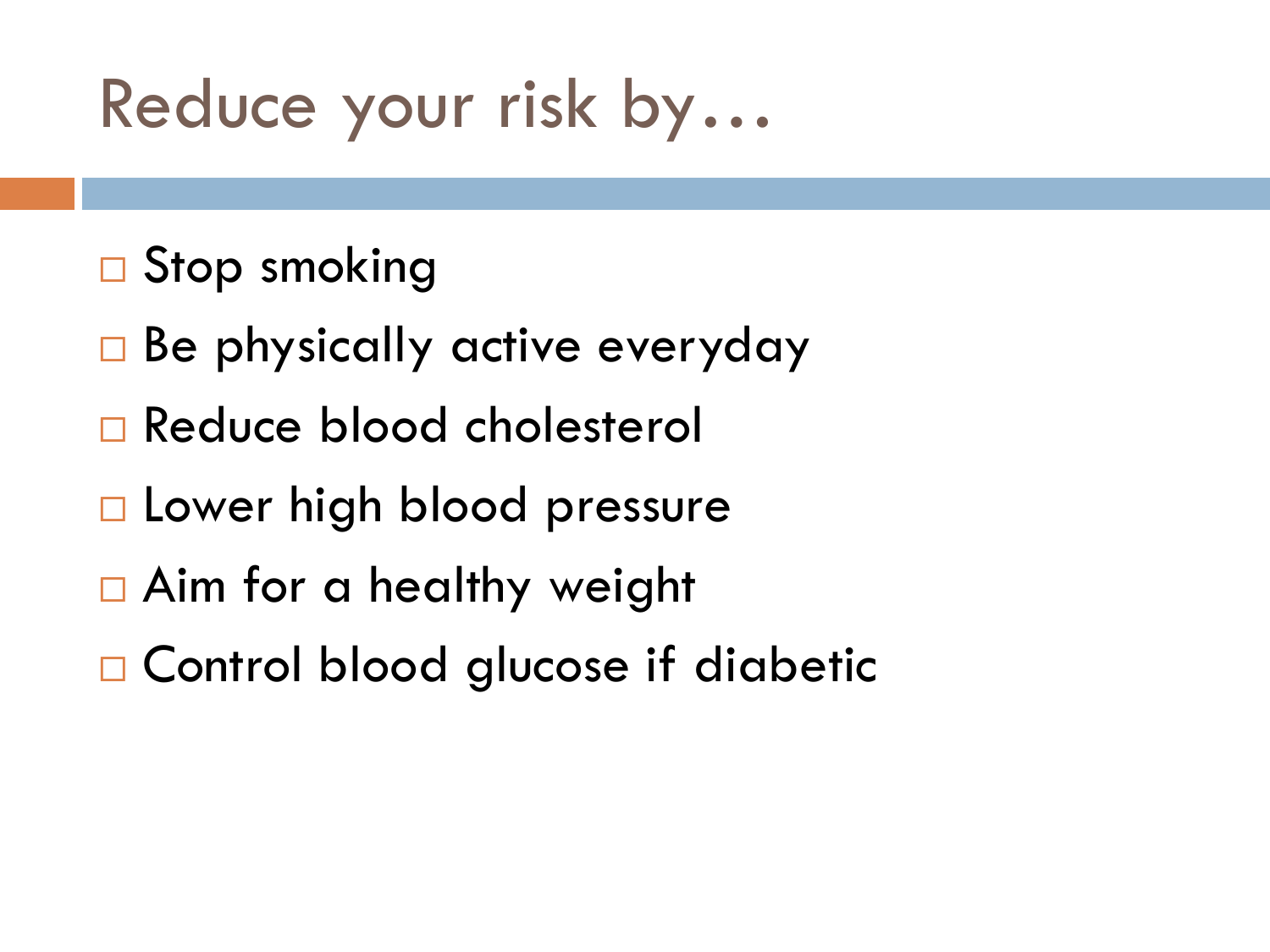### Heart Healthy Diet

- More Fiber
- □ Vegetables and Fruits
- Unrefined Whole-Grain Foods
- Fish at least twice a week
- $\Box$  Lean meats and poultry
- $\Box$  Fat-free, 1% fat and low-fat dairy
- $\Box$  Be calorie conscious
- □ Less Saturated Fat
- **Limit Cholesterol**
- Avoid foods containing partially hydrogenated vegetable oils to reduce trans-fat in your diet
- □ Choose and prepare foods with little or no salt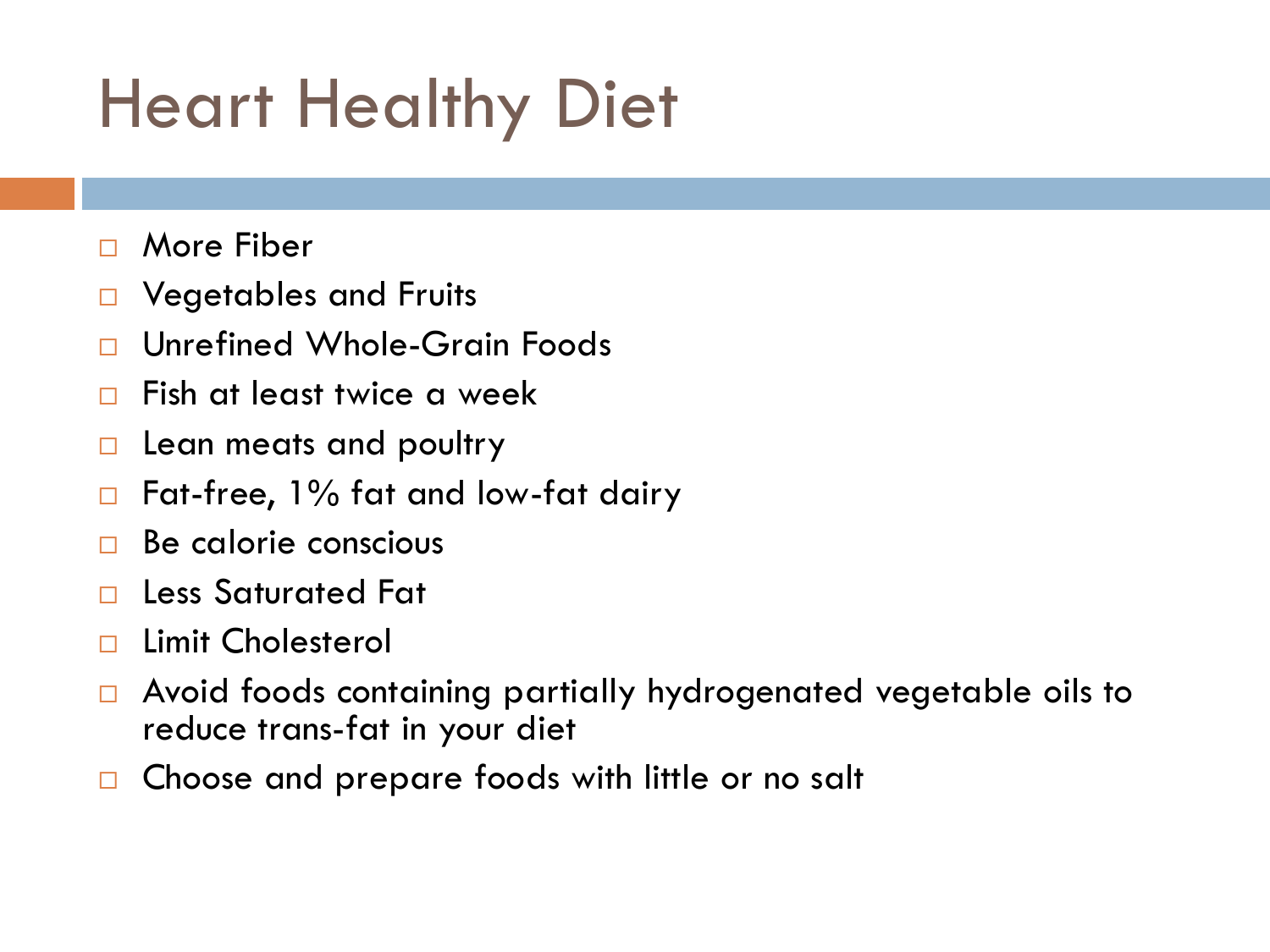#### Fruits

- Recommended 2 cups/day
- $\Box$  Focus on whole fruits
- □ Variety of colors provide different micronutrients
- $\Box$  /2 cup raisins=1 cup equivalent



<http://www.biohellasgr.com/en/articles/103-do-not-throw-fruit-and-gabage-peels.html>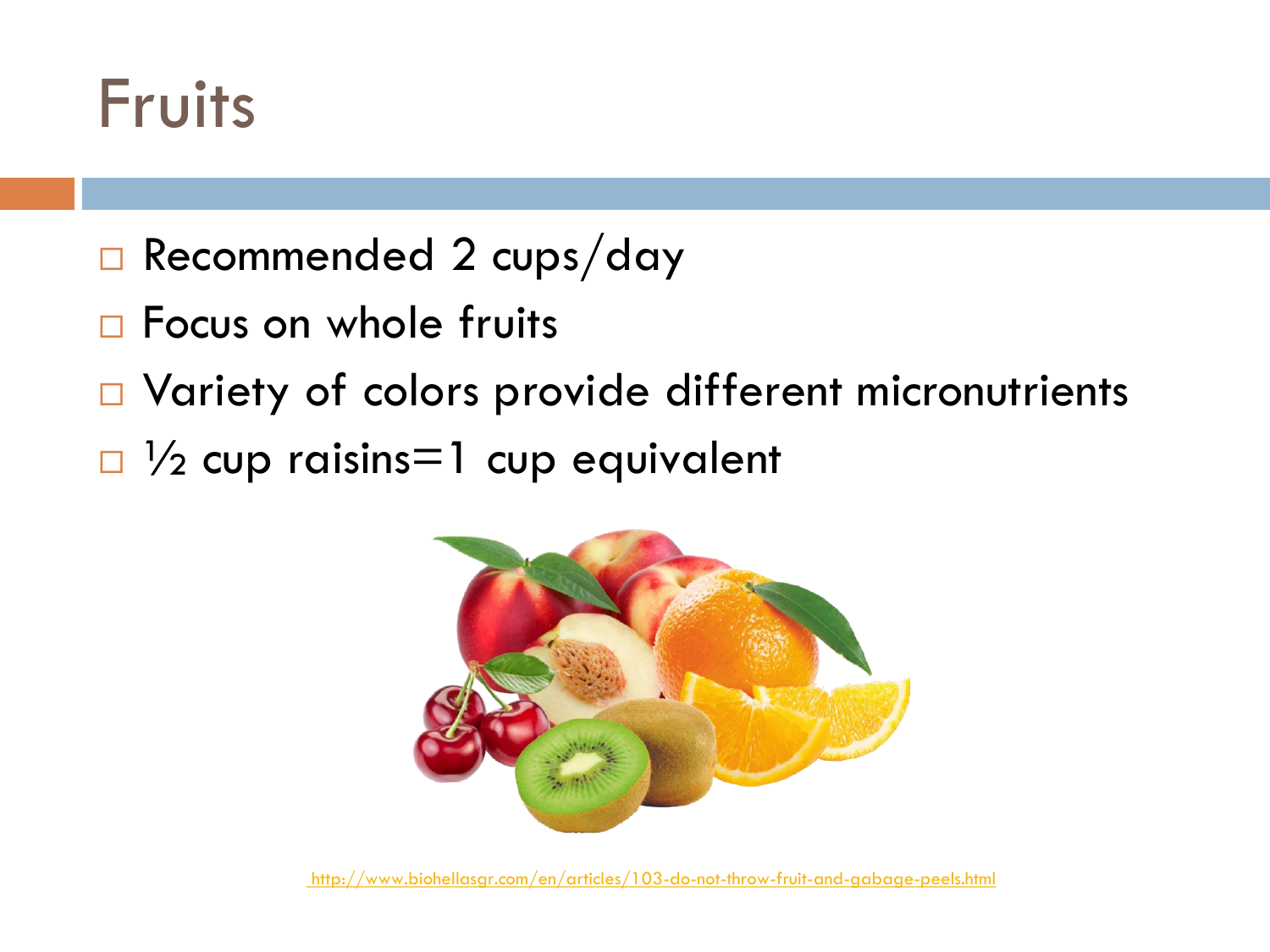#### Vegetables

- Recommended servings: 2.5 cups/day
- □ A variety of vegetables from all of the subgroups dark green, red and orange, legumes (beans and peas), starchy and other
- $\Box$  1 cup of raw spinach=  $\frac{1}{2}$  cup equivalent

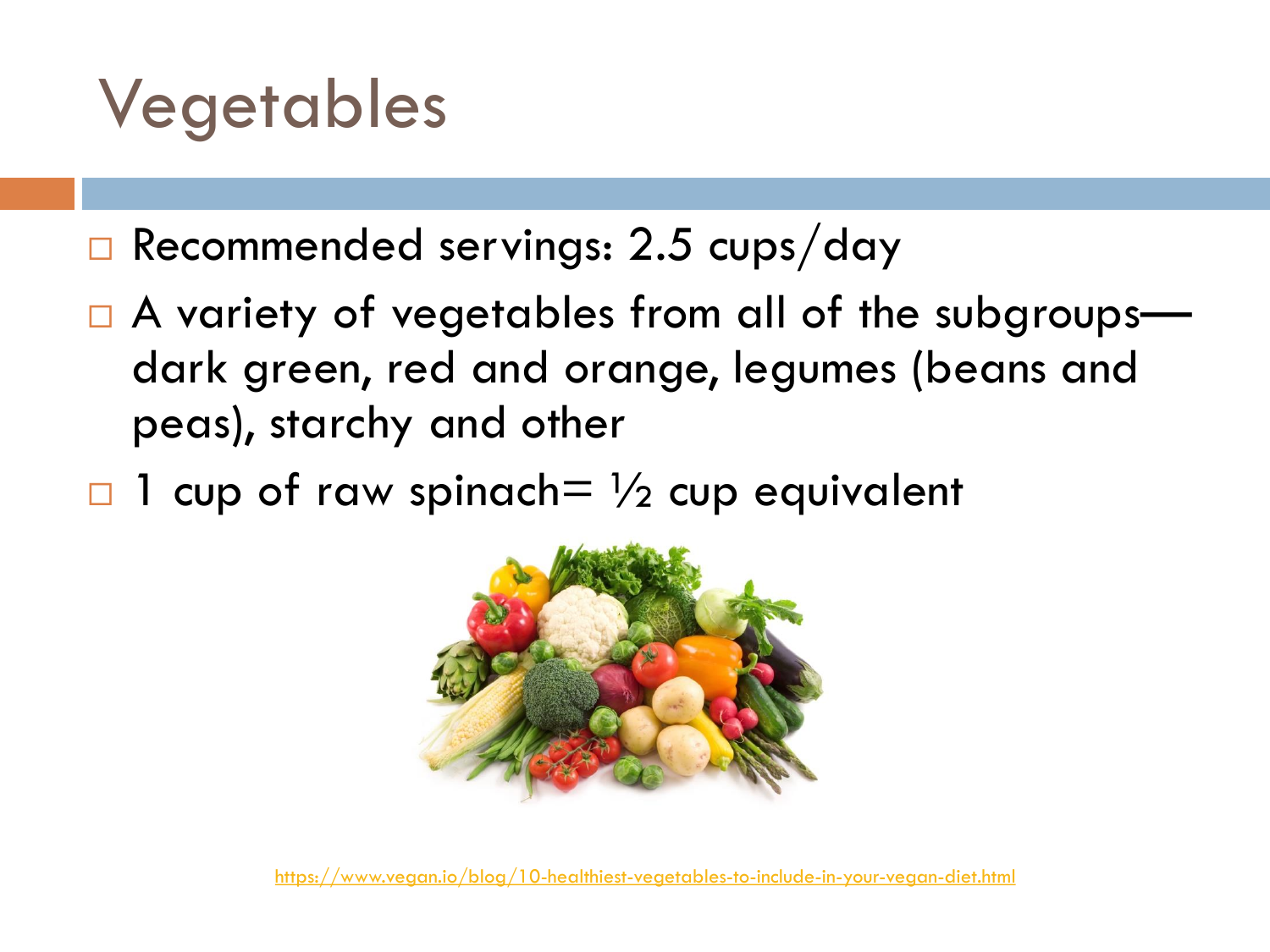#### Protein

- Recommended servings: 5.5 ounce-equivalents/day
- □ A variety of protein foods, including seafood, lean meats and poultry, eggs, legumes (beans and peas), nuts, seeds, and soy products
- □ Focus on plant based proteins may lower risk of CVD, obesity, type 2 diabetes, and some types of

cancers



[https://ncescatalog.com/Protein-Foods-Model-Kit\\_p\\_650.html](https://ncescatalog.com/Protein-Foods-Model-Kit_p_650.html)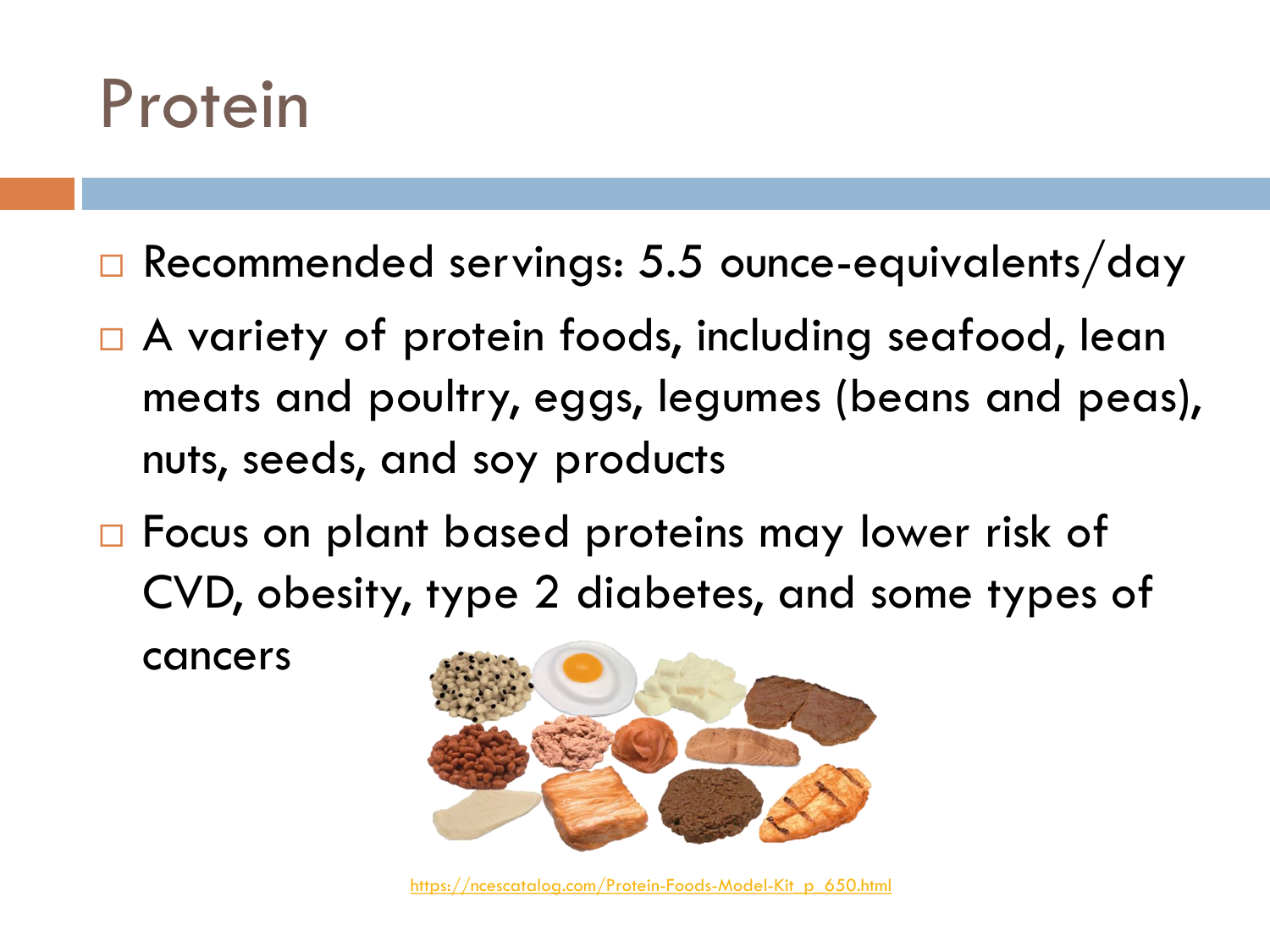

- Recommended serving: 6 ounce-equivalents/day
- $\Box$  At least  $\frac{1}{2}$  of servings from whole grains
- □ Limit refined grains with added sugar and saturated fats
- $\Box$  /2 cup rice= 1 oz equivalent



<https://www.bakeryandsnacks.com/Article/2013/11/14/10-ancient-grains-to-watch-from-kamut-to-quinoa>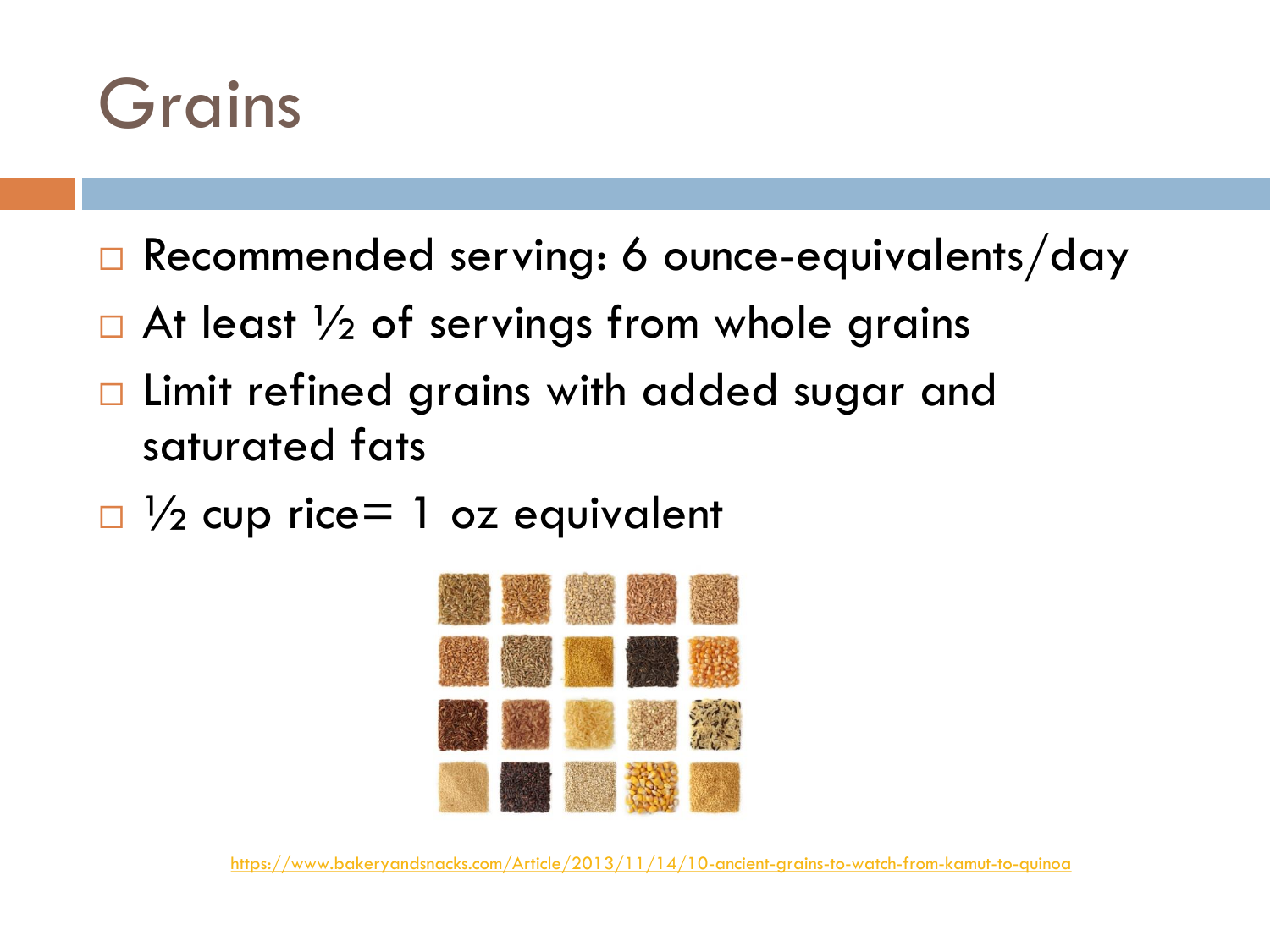

- $\Box$  Recommended servings: 3 cup equivalents for ages >9
- $\Box$  Fat-free and low-fat (1%) dairy, including milk, yogurt, cheese, or fortified soy beverages (commonly known as "soymilk")
- $\Box$  1.5 oz cheese  $=$  1 cup equivalent

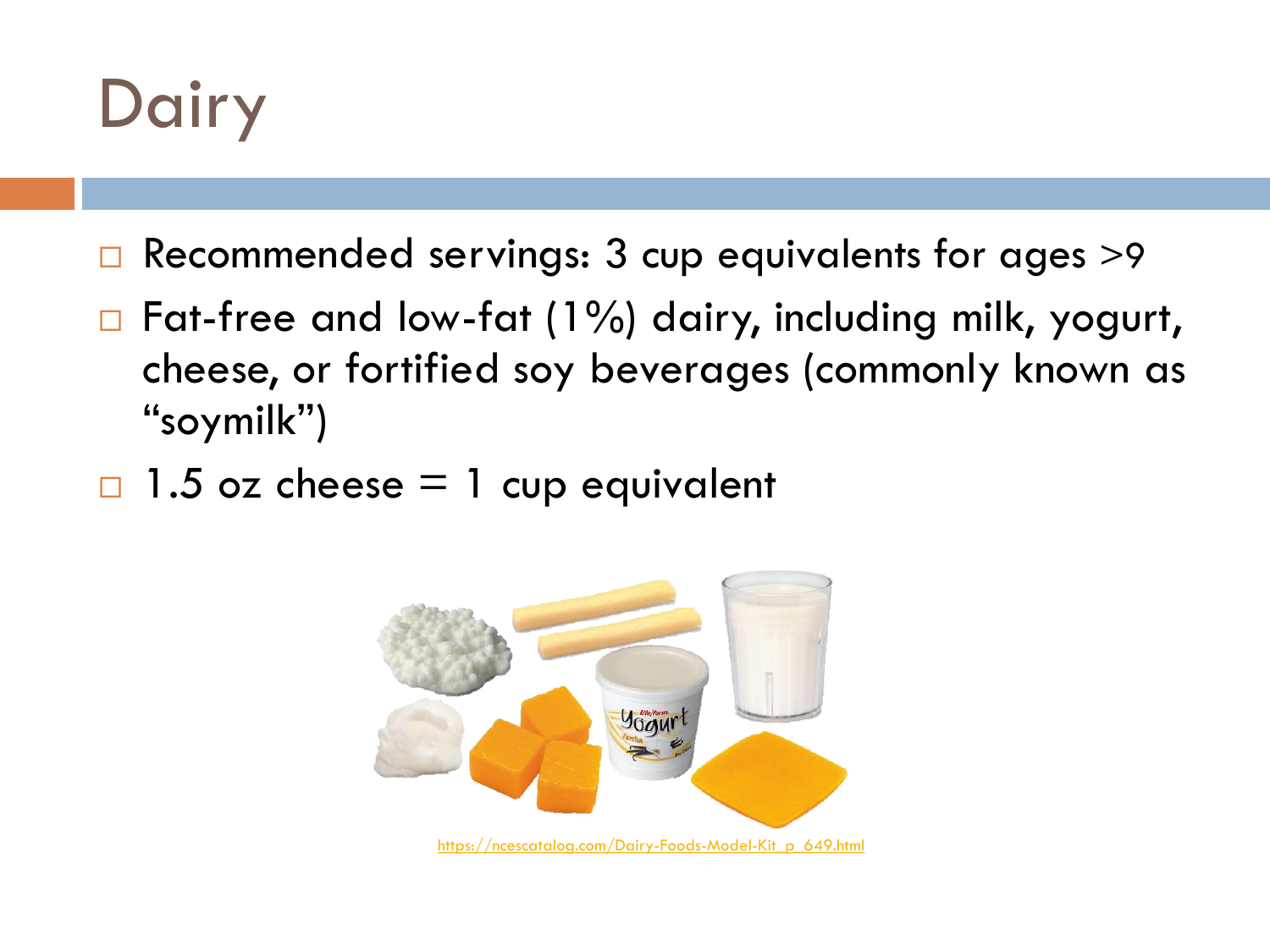#### Oils

- Recommended serving: 5tsp/day
- □ Monounsaturated and polyunsaturated fats and are liquid at room temperature
- □ Canola, corn, olive, peanut, safflower, soybean, and sunflower oils
- □ NOT coconut oil, palm kernel oil, and palm oil



<http://www.joannasoh.com/fitness/knowledge/10-best-worst-cooking-oil>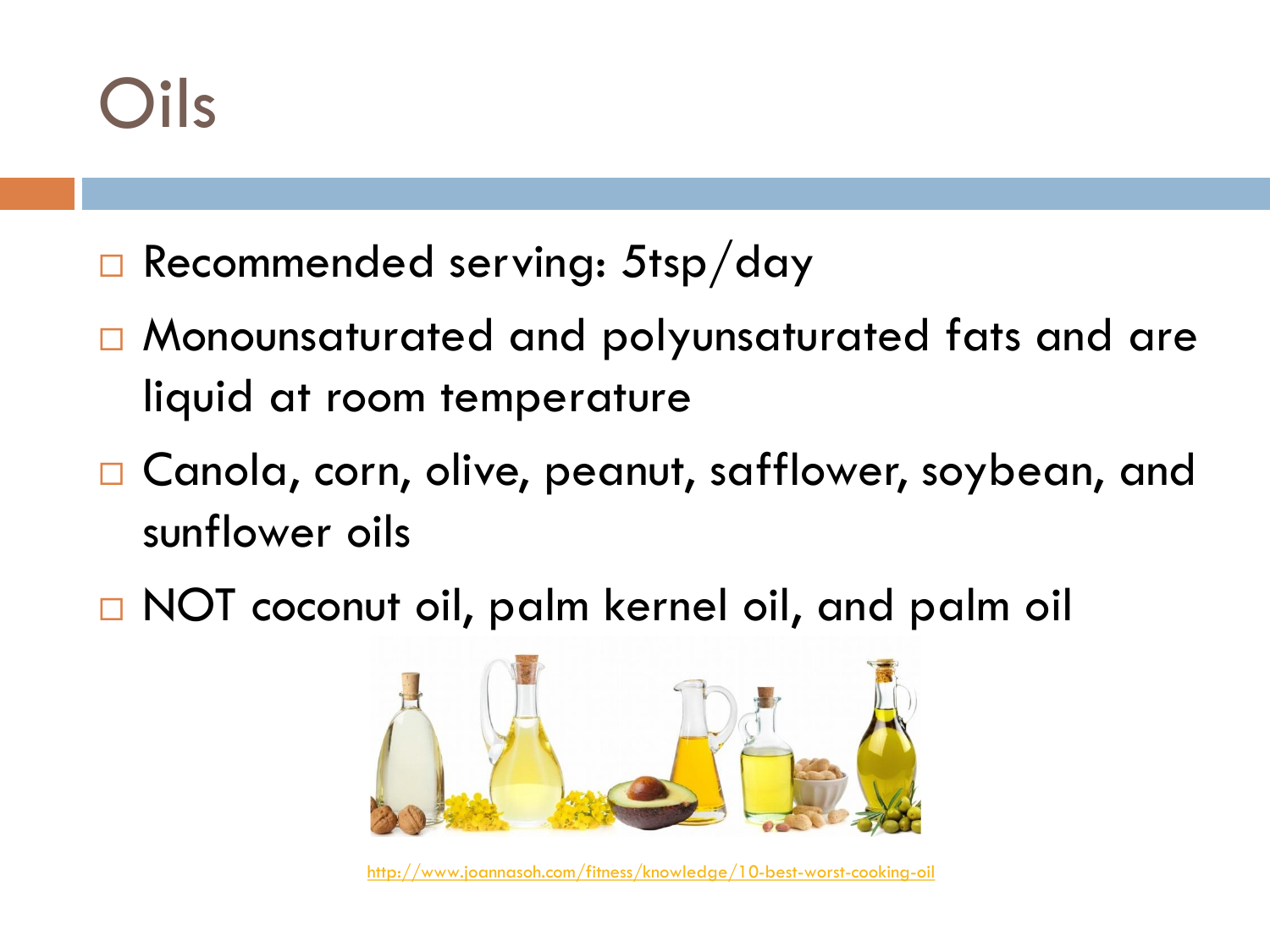# Nutrients to limit…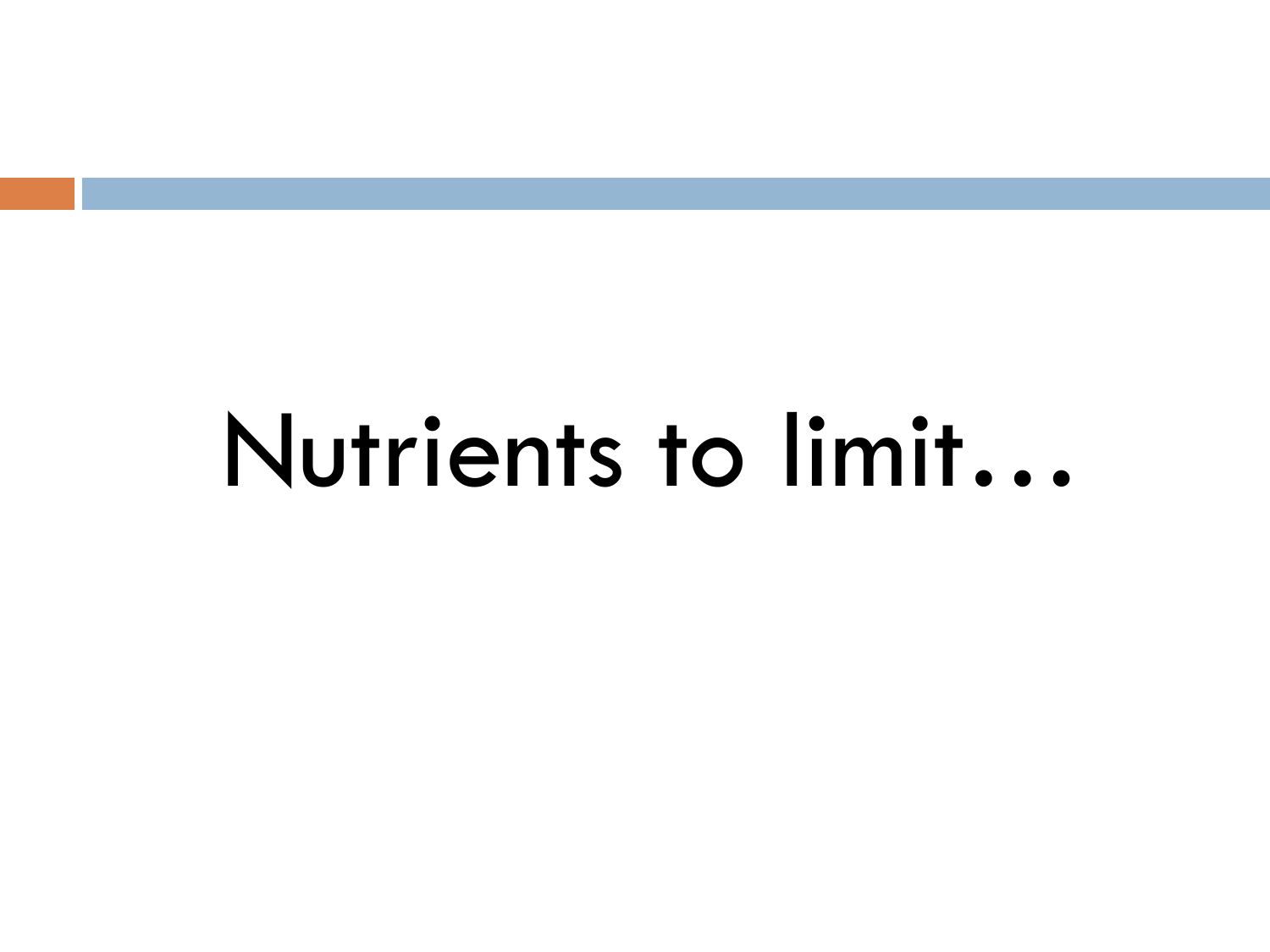#### Added sugar

- Recommendations: Not exceed 10% of kcals/day
- □ Added sugar contributes to calories and may make it difficult to reach nutrient requirements within caloric limits
- □ Includes: Brown sugar, corn sweetener, corn syrup, dextrose, fructose, glucose, high-fructose corn syrup, honey, invert sugar, lactose, malt syrup, maltose, molasses, raw sugar, sucrose, and

turbinado sugar.

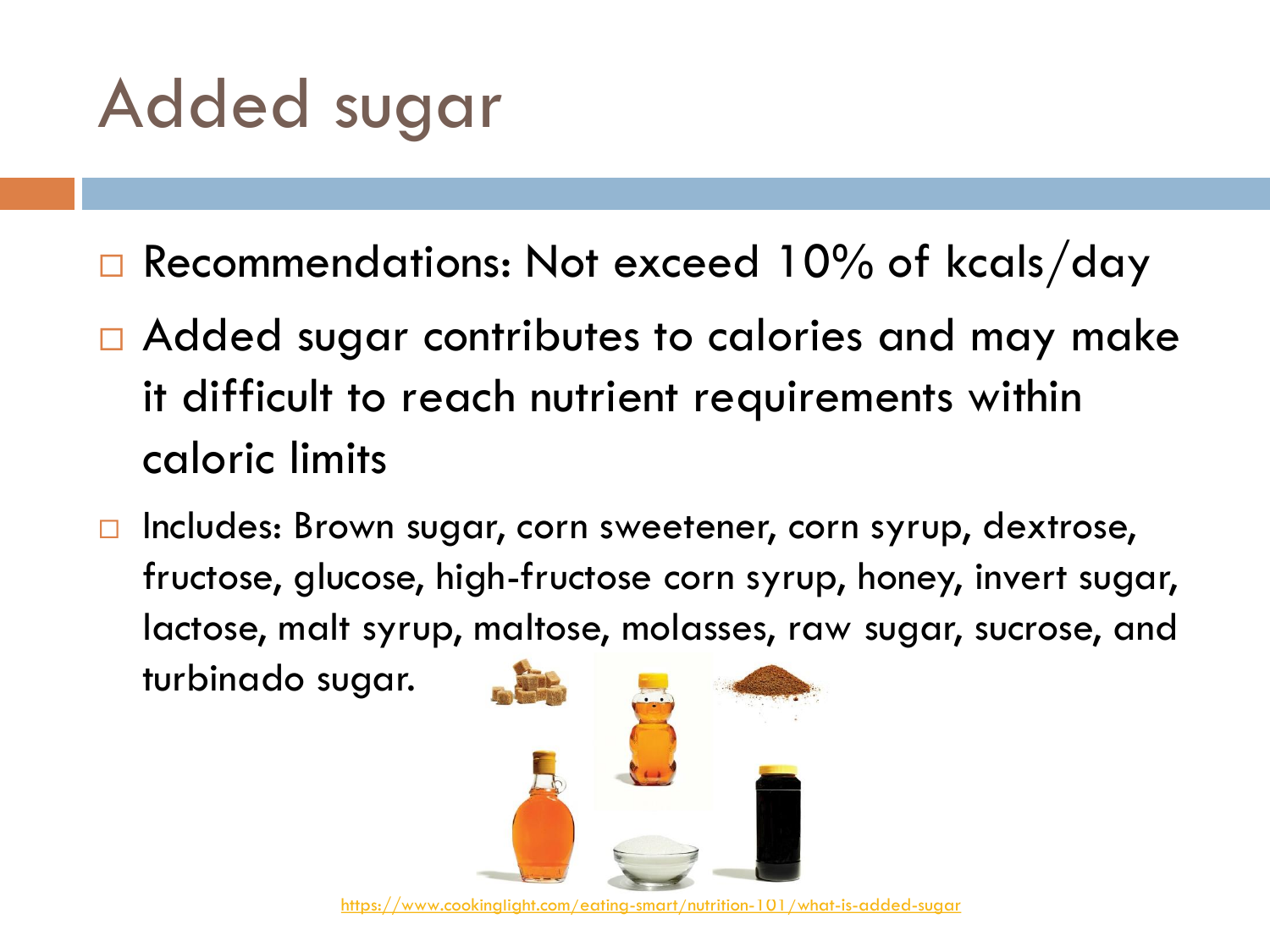#### Saturated fats

- Recommendations: <10% of kcals per day
- □ Saturated fats in the U.S. diet include mixed dishes containing cheese, meat, or both (burgers, tacos, pizza, meat, poultry, and seafood dishes)



https://thewholemeal.com/should-we-listen-to-the-science-rather-than-the-long-held-beliefs-on-saturat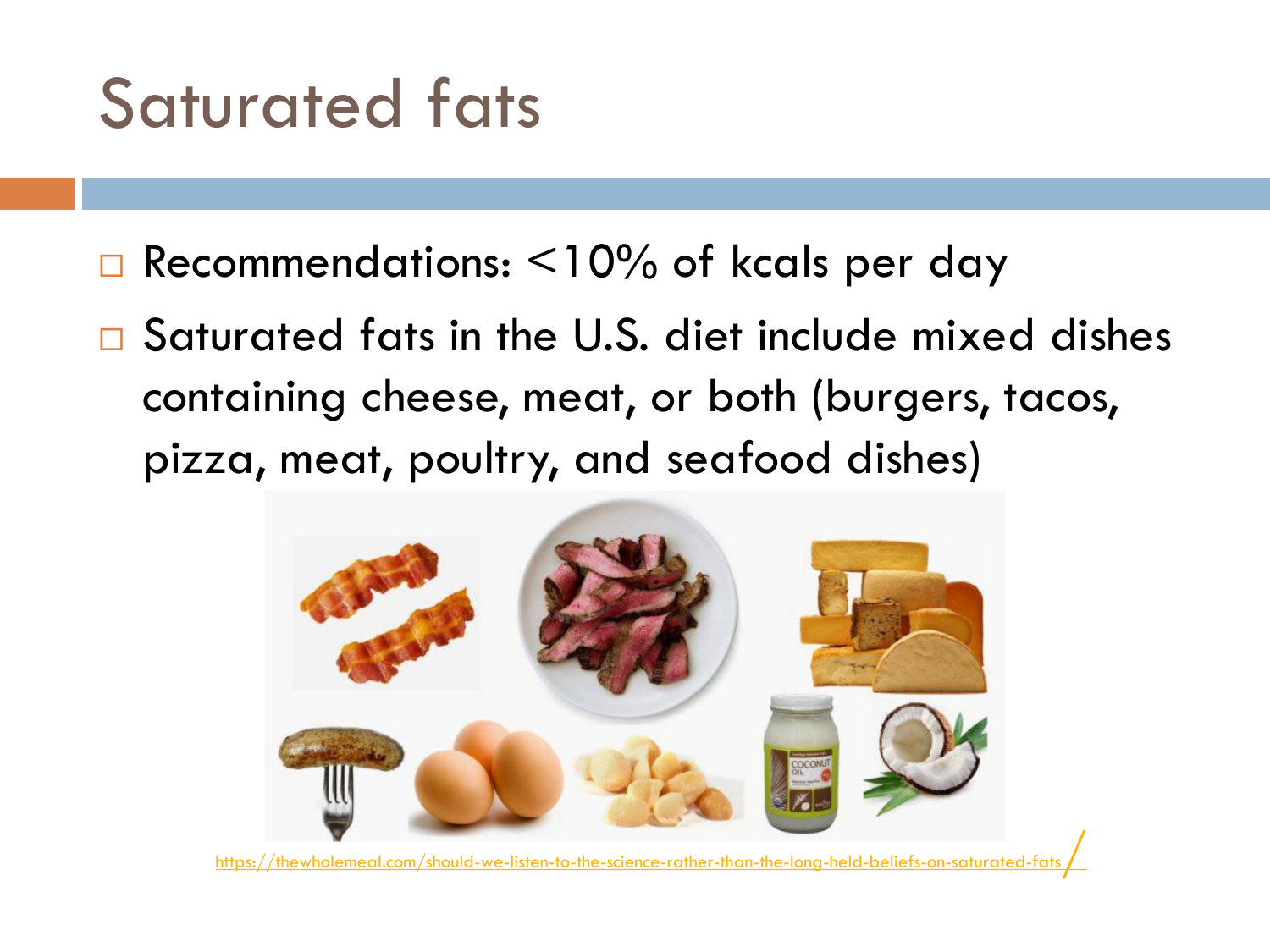

- Recommendations: Limit as low as possible
- □ Found in: Desserts, microwave popcorn, frozen pizza, margarines, and coffee creamers.



<https://www.beliefnet.com/columnists/depressionhelp/2019/02/foods-cause-anxiety-depression.html>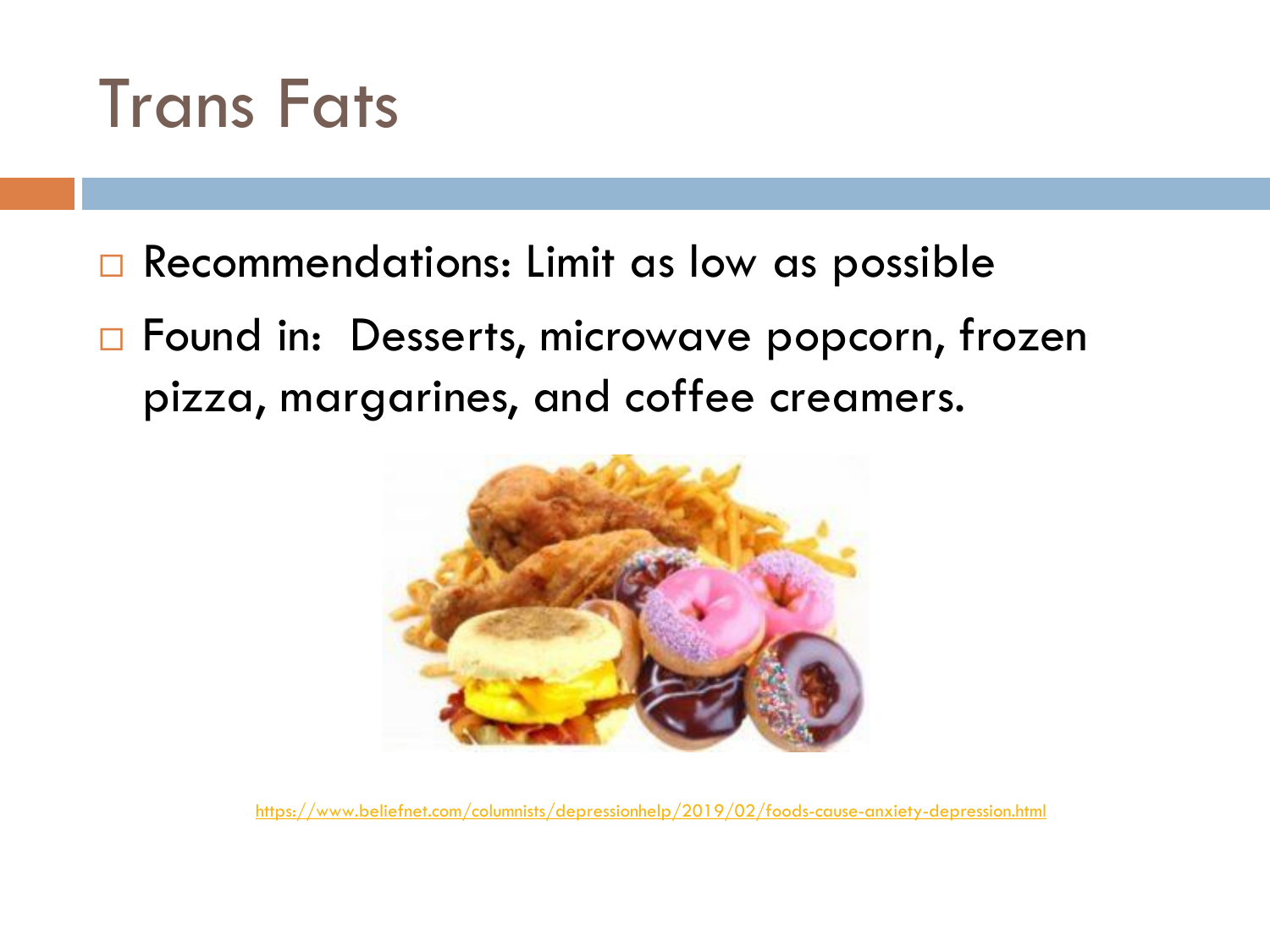#### Cholesterol

- □ Found exclusively in animal products
- □ Because of the shared food sources with saturated fats, DGA 2015-2020 gives no set recommendation for cholesterol but should be limited similarly to saturated fats (<10% of kcals)



<https://nutritionfacts.org/topics/animal-protein/>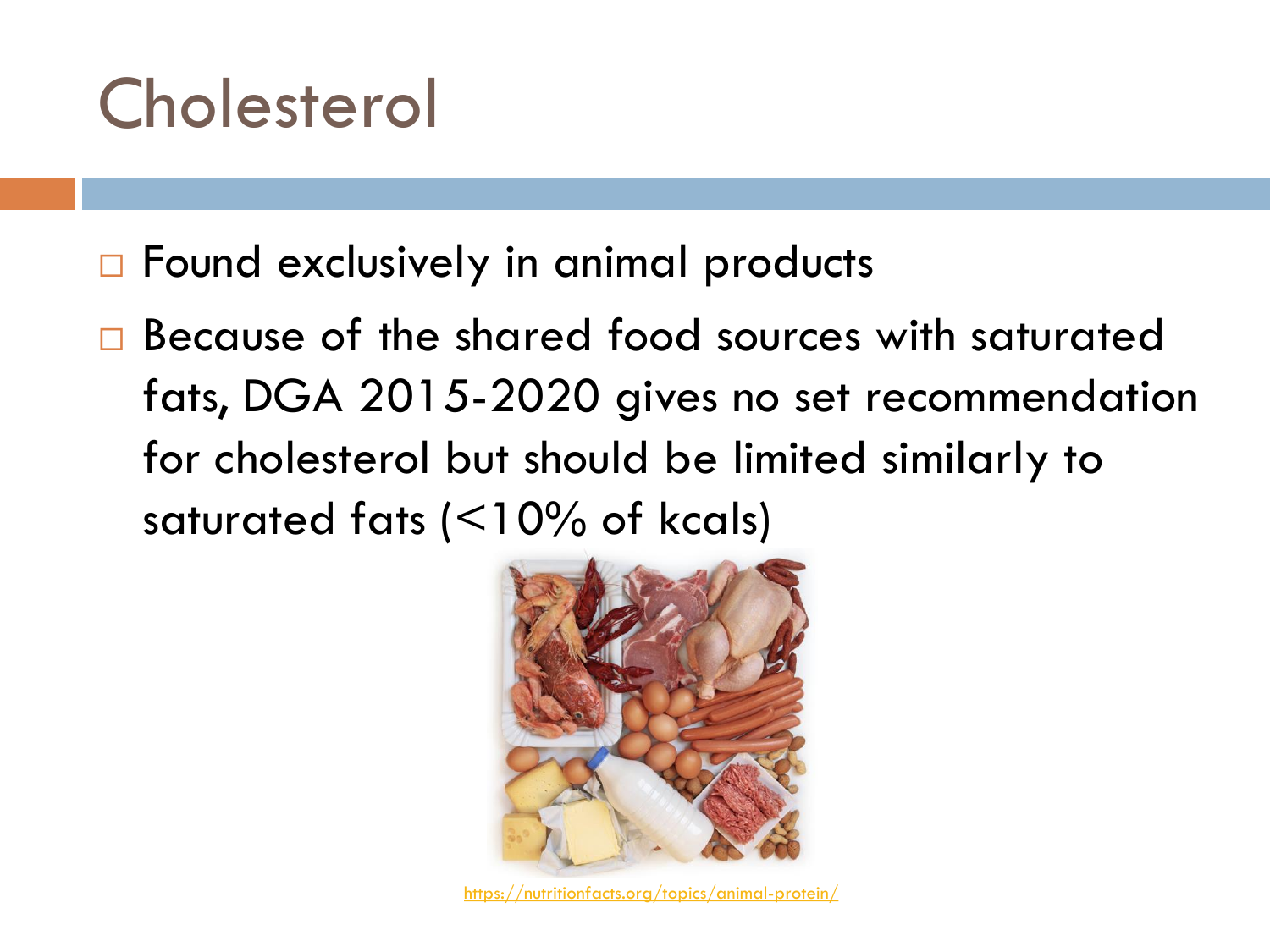#### Sodium

- Recommendations: <2300mg/day
- □ <1,500mg if Hypertensive
- □ Found in: Processed foods, snack foods, frozen foods, sauces/gravies, condiments, canned goods, soups, restaurant foods



<https://doctor.ndtv.com/living-healthy/top-6-processed-foods-you-should-definitely-avoid-1755938>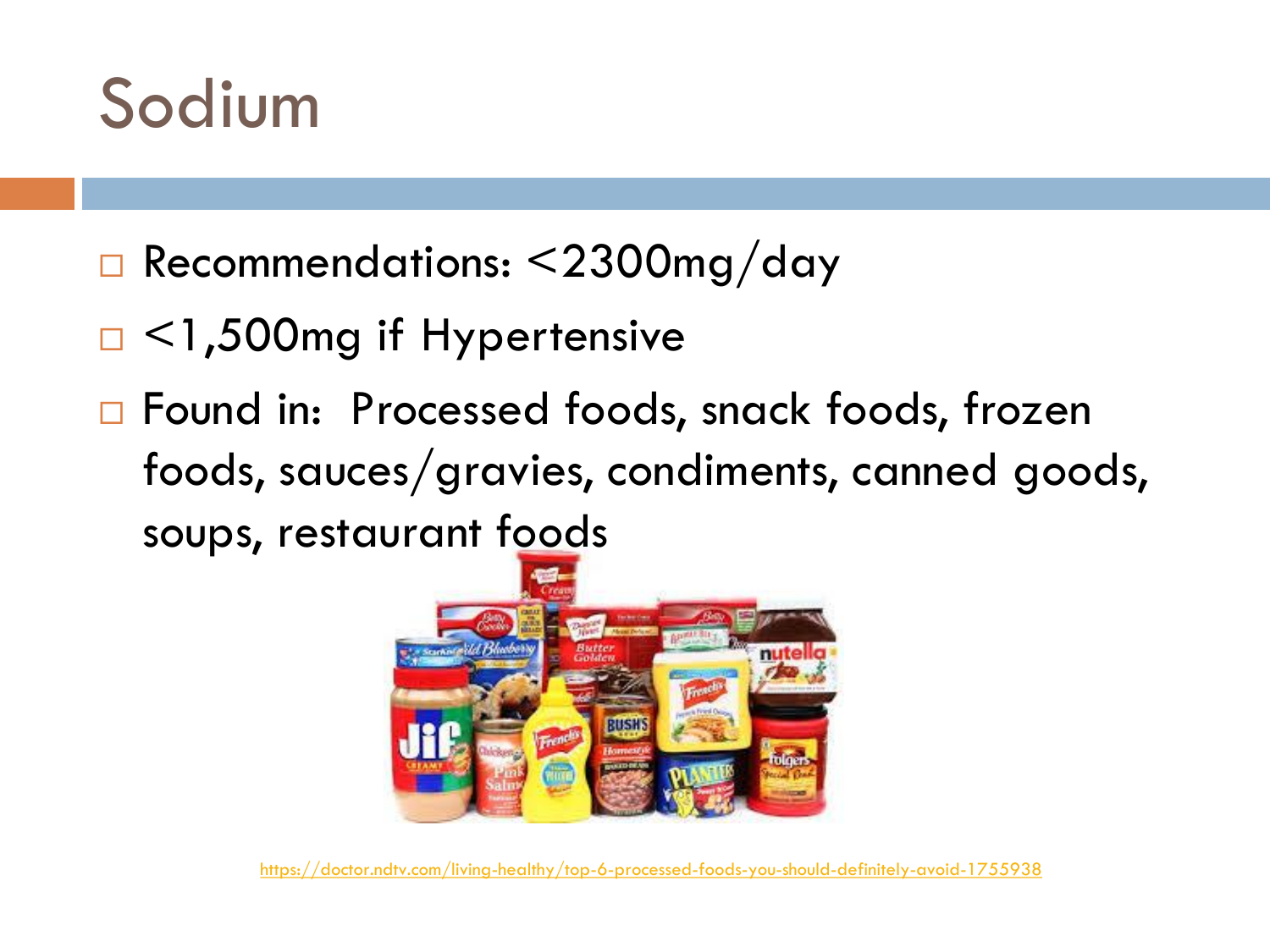|                                                         | Sample label for<br>Macaroni & Cheese                                                                                                                                                                                                                                                                                                                                                                                               |                                       |
|---------------------------------------------------------|-------------------------------------------------------------------------------------------------------------------------------------------------------------------------------------------------------------------------------------------------------------------------------------------------------------------------------------------------------------------------------------------------------------------------------------|---------------------------------------|
| Start Here $\rightarrow$<br>1)                          | <b>ition Facts</b><br>Serving Size 1 cup (228g)<br>Servings Per Container 2                                                                                                                                                                                                                                                                                                                                                         |                                       |
| <b>Check Calories</b><br>2)                             | <b>Amount Per Serving</b><br><b>Calories 250</b><br>Calories from Fat 110                                                                                                                                                                                                                                                                                                                                                           |                                       |
| <b>Limit these</b><br>3)<br><b>Nutrients</b>            | % Daily Value*<br>Total Fat 12g<br>18%<br>15%<br>Saturated Fat 3g<br>Trans Fat 3g<br>Cholesterol 30mg<br>10%<br>Sodium 470mg<br>20%<br>Total Carbohydrate 31g<br>10%                                                                                                                                                                                                                                                                | $6^{\circ}$<br>Quick Guide<br>to % DV |
|                                                         | 0%<br>Dietary Fiber 0g<br>Sugars 5g<br>Protein 5g                                                                                                                                                                                                                                                                                                                                                                                   | <b>.5% or less</b><br>is Low          |
| <b>Get Enough</b><br>4)<br>of these<br><b>Nutrients</b> | Vitamin A<br>4%<br>Vitamin C<br>2%<br>Calcium<br>20%<br>4%                                                                                                                                                                                                                                                                                                                                                                          | ∘ 20% or more<br>is High              |
| 5<br><b>Footnote</b>                                    | Iron<br>Percent Daily Values are based on a 2,000 calorie diet.<br>Your Daily Values may be higher or lower depending on<br>your calorie needs.<br>Calories:<br>2,000<br>2,500<br><b>Total Fat</b><br>Less than<br>65a<br>80g<br>Sat Fat<br>Less than<br>20a<br>25g<br>Cholesterol<br>Less than<br>300mg<br>300mg<br>Sodium<br>Less than<br>2,400mg<br>2,400mg<br>Total Carbohydrate<br>375g<br>300q<br>Dietary Fiber<br>25g<br>30g |                                       |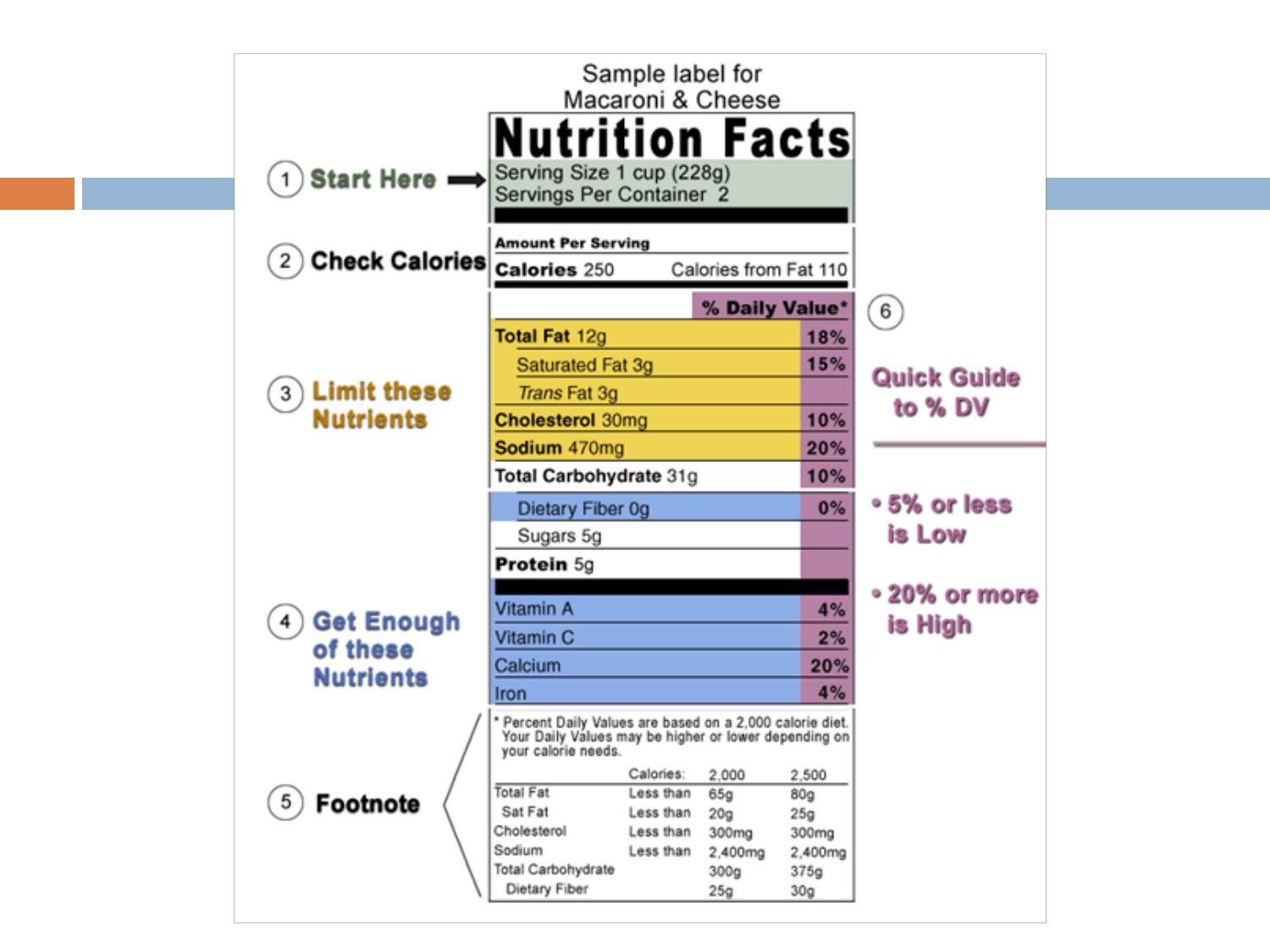## Heart Healthy Cooking

- □ Start from scratch (if possible)
- Bake, broil, grill
- Poach, steam
- □ Use non-stick spray
- □ Measure oil used in recipes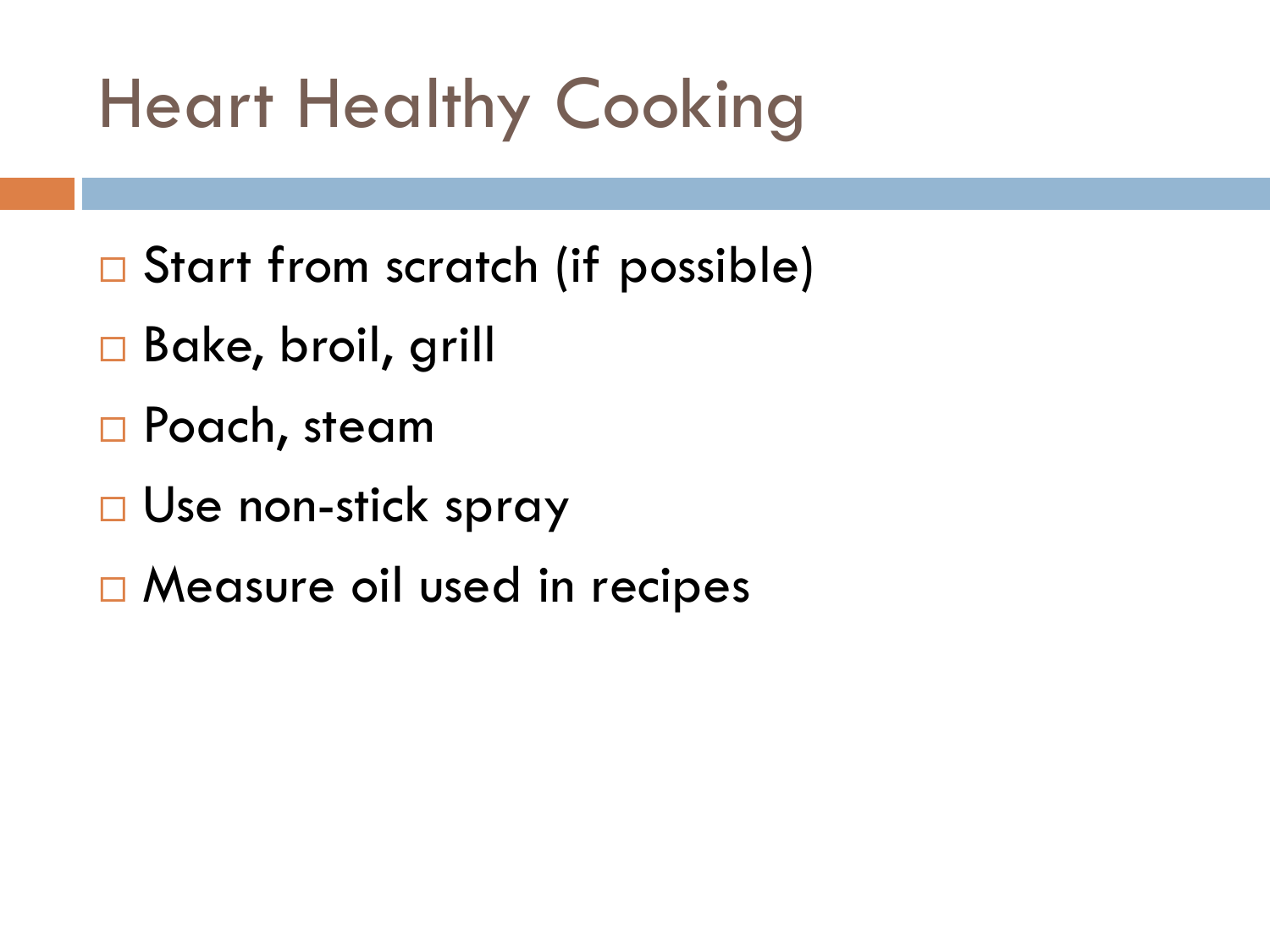# Eating Out

- □ Choose restaurants that offer healthy selections
- $\Box$  Fast foods Order small portions or child's meal or choose grilled instead of fried
- $\Box$  Be conscious of salad toppings
	- **nuts and seeds vs. bacon bits and cheese**
- Ask for the nutrition Information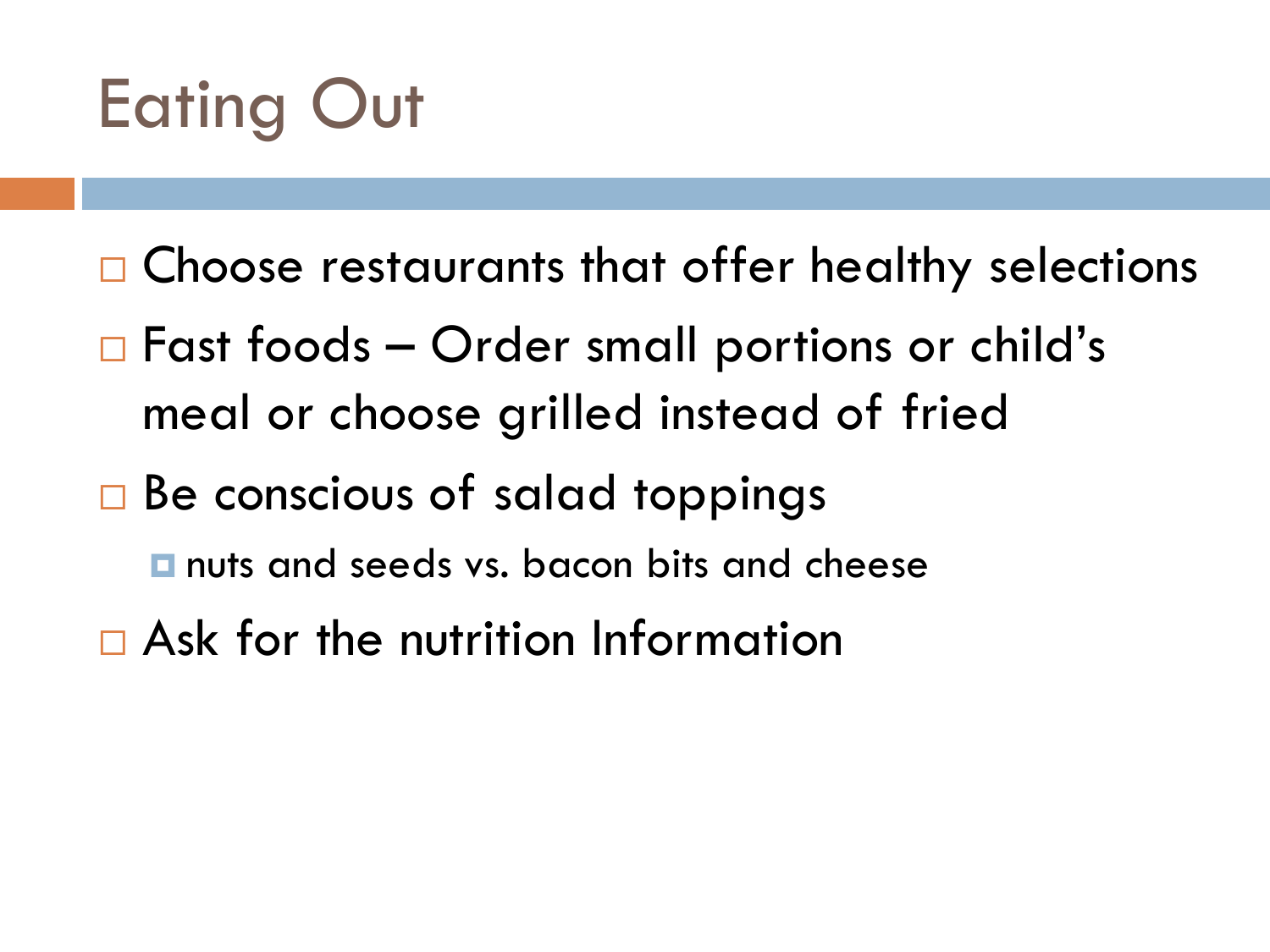#### Physical Activity

 Aim for at least 150 minutes of moderateintensity exercise per week (20-30minutes per day)

 $\Box$  75 minutes of high-intensity exercise per week

 $\Box$  The more the better!